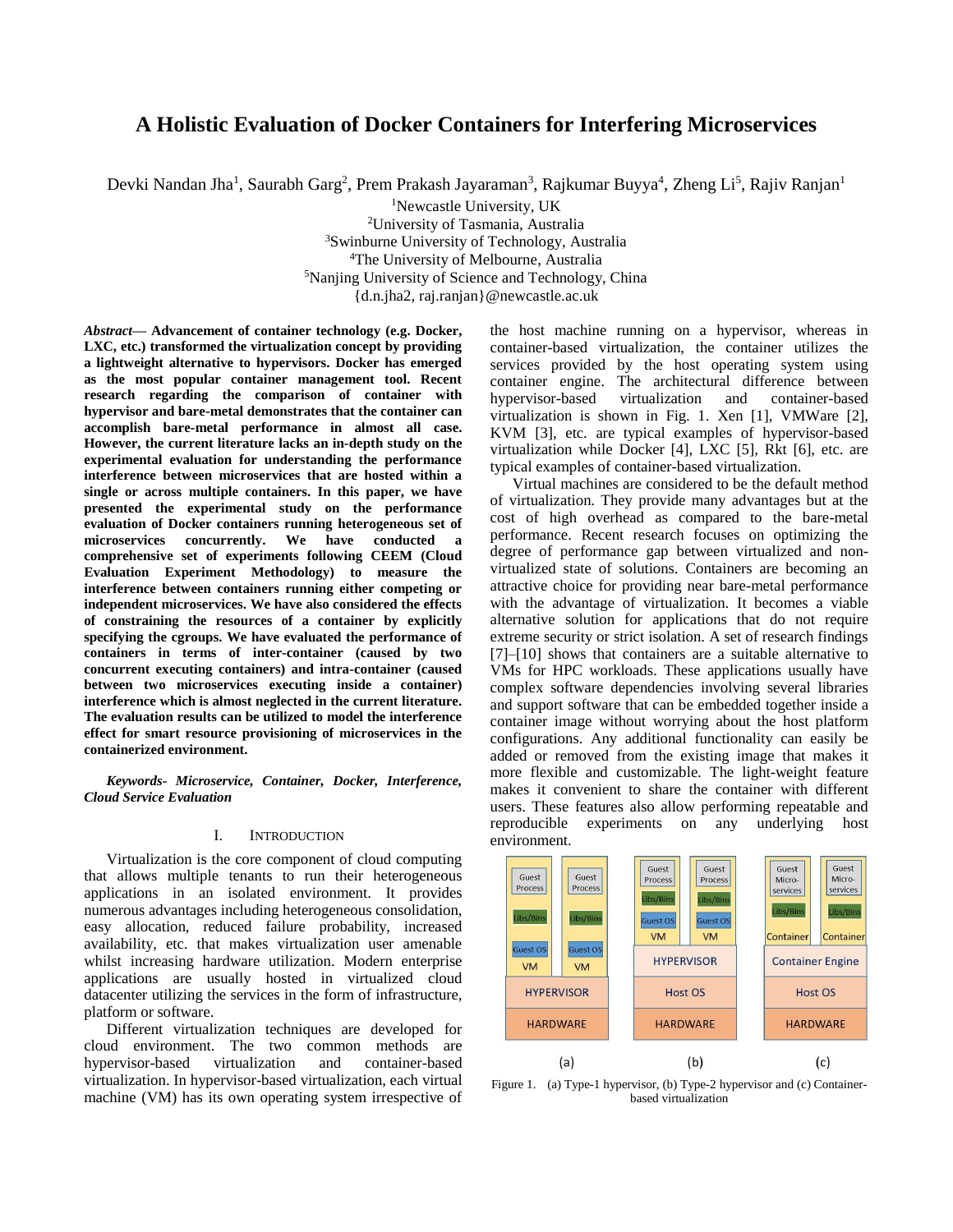Recent study [11] shows that we can easily run multiple microservices inside a container that also makes it suitable for IaaS workloads in addition to PaaS workloads e.g. Heroku [12], OpenShift [13], etc., which has been considered as the classical applications for the containers. Although there are several advantages of container-based virtualization, multiple containers sharing the common hardware and OS is not well investigated. The performance of a container not only depends on its own characteristics but is also affected by the interference created by other containers running on the same host (inter-container interference). The effect of interference may be more if both the containers are running microservices having competing resource requirements. The interference may also be caused by microservices running inside a container (intra-container interference). It is important to visualize the performance variation while running multiple microservices inside a container to make a decision about whether to deploy multiple microservices inside a container or to use separate containers for each microservice.

Although a set of research findings available for running HPC micro-benchmarks on containers [7]–[10], they usually consider individual microservice running in an isolated environment, which is not the usual case in cloud environment. Our work is constructed on the previous works by investigating the container performance variation in case of interference. Based on the existing trends, this paper is aimed at answering the following key questions:

- **How does the performance of Docker container vary from the baseline while running heterogeneous microservices (competing or independent) either inside a container or in separate containers?** The heterogeneity is specified towards particular resource type (CPU, memory, disk and network) of the microservices. This gives the measure of interference caused by multiple microservices running in a containerized environment.
- **Is it suitable to deploy multiple microservices inside a container? If yes, which type of microservices can be deployed together with**  minimal interference effect? microservices may have similar resource requirements that may lead to interference and resource contention. It is important to recognize the performance variation of microservices running together so that the interference can be minimized and resources can be utilized in an optimal way.

The motivation of this paper is based on the above two research questions. This paper answers these questions and provides an understanding about the performance variation of HPC microservices. HPC microservices mimics the behavior of HPC workloads using a set of microbenchmarks, where each micro-benchmarks has an affinity towards particular resource type. In this paper, we have adopted four popular micro-benchmarks namely Linpack, STREAM, Bonnie++ and Netperf for evaluating CPU, memory, disk I/O and network resource performance respectively. To evaluate the performance, we choose the

most popular open source container technology, Docker. Each Docker container can run single or multiple microservice(s) in different possible combinations inside a container.

In this paper, we have utilized CEEM (Cloud Evaluation Experiment Methodology) approach to evaluate the performance of containers. We perform a quantitative experimental evaluation of containers under real-world conditions to analyze the performance variation. In particular, the main contributions of this paper are as follows:

- We evaluate the performance of containers running collocated microservices and compare it with the baseline container that runs only one microservice in an isolated environment. This helps us to identify the interference effect of varying microservices, each intended towards specific resource type, running inside a container (intra-container interference). This also gives an idea about mixing different microservices inside a container with minimal performance degradation.
- We also evaluate the performance of containers running in a clustered environment. Two containers running in parallel can cause interference (intercontainer interference) and the effect of interference depends on the type of microservice the containers are executing. If both the containers are executing microservices having similar resource requirement, the interference effect may be higher. Our result compares the performance of this interference with the baseline performance and intra-container performance. The result can also be used for modeling smart container resource provisioning techniques to minimize the interference effect.

The rest of this paper is organized as follows. Section II discusses some relevant related work. CEEM methodology is explained briefly in Section III while application of CEEM to evaluate the performance of Docker containers is presented in section IV. Experimental results along with the inferences are discussed in Section V. Finally, Section VI concludes the paper giving some future work suggestions.

### II. RELATED WORK

Recently, containers received a lot of hype as a virtualization technology due to several features such as lightweight, packaged, self-contained, etc. Containers as a deployment environment are initially introduced by PaaS providers such as CloudFoundry [14], Heroku [12], OpenShift [13] and DotCloud [15] for workload deployment and isolation. Here, the containers are used as overlays hosted on the top of VMs running on cloud servers [16]. The PaaS workloads are mostly elastic and stateless applications, but IaaS workloads (e.g. HPC workloads) can also take advantage of the container technology.

Numerous efforts [7], [17], [18] show that containerizing the cloud infrastructure leads to highly efficient and agile solutions. It is evident from the previous work that containers can reduce the overhead while increasing the overall performance. Multiple studies support the value of containers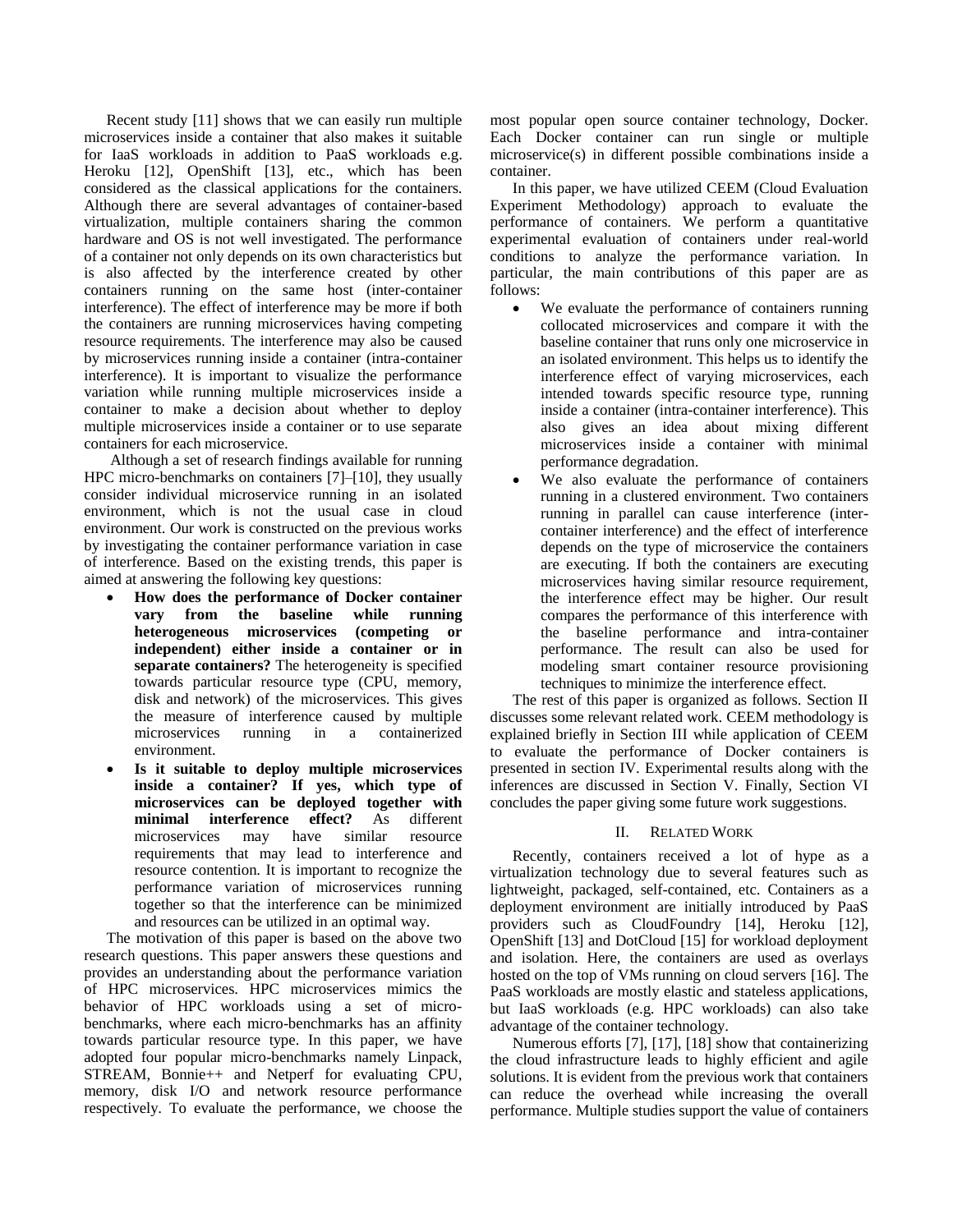with respect to VMs. These studies compare the performance of containers with respect to VMs for different benchmarks and show that the performance of container is better than or almost equal to the performance of VM. Felter et al. [7] measured the CPU, memory, disk and network performance of Docker with KVM and concludes that Docker performs better than KVM in all case. Morabito et al. [8] perform similar study but they consider LXC and OSv along with Docker and KVM. They conclude that LXC outperforms KVM and Docker in almost all case. A similar study is given in [19] that uses DoKnowMe evaluation strategy to compare the performance of KVM and Docker. Kozhirbayev et al. [20] evaluates the performance of two-container technology Docker and Flockport and shows that Flockport outperforms Docker in almost all case.

Few of the works also specify running HPC workloads in Docker containers. The work in [9] shows how to orchestrate multiple containers on a physical node. The study is validated by running Linpack inside the container. Ruiz et al. [10] evaluate the performance of LXC container using NAS parallel benchmark. However, none of these works considers running multiple microservices either in same or different containers.

Sharma et al. [21] compare the performance of collocated applications on a common host but only one application is running in a container/VM. They show the effects of interference caused by noisy neighbor containers running competing, orthogonal or adversarial applications. All the experiments are done on LXC container. Similar work is done by Ye et al. [22] for big data application (Spark). They also consider the interference caused by multiple containers each running different big data applications. From the best of our knowledge, none of the existing works consider the performance evaluation of heterogeneous microservices executing inside a container and compares the interference impact with the microservices running in separate containers. In this paper, we have demonstrated the performance evaluation of HPC micro-benchmarks intended towards specific resource type (CPU, memory, disk and network) in the form of microservices running inside the Docker container. The obtained result presents the performance variation of containers while running single or multiple coallocated (competing or independent) microservices. The output gives an understanding of interference effect caused by microservices running either in the same container or in separate containers. The output also gives a suggestion about the microservices to be mixed together with minimal interference for better resource utilization.

### III. EVALUATION METHODOLOGY

In order to investigate the performance of heterogeneous HPC microservices running in a container (such as Docker), we followed the Cloud Evaluation Experiment Methodology [23]. CEEM is a well-established performance evaluation methodology for cloud service evaluation and provides a systematic framework to perform evaluation studies that can easily be reproduced or extended for any environment. Due to similar guiding principles of VMs and containers, we argue by using CEEM, we will achieve rational and accurate

experimental results. The steps of CEEM is briefly illustrated as follows:

- 1. **Requirement Recognition:** Identify the problem, and state the purpose of the proposed evaluation.
- 2. **Service Feature Identification:** Identify Cloud services and their features to be evaluated.
- 3. **Metrics and Benchmarks Listing**: List all the metrics and benchmarks that may be used for the proposed evaluation.
- 4. **Metrics and Benchmarks Selection:** Select suitable metrics and benchmarks for the proposed evaluation.
- 5. **Experimental Factors Listing:** List all the factors that may be involved in the evaluation experiments.
- 6. **Experimental Factors Selection:** Select limited factors to study, and also choose levels/ranges of these factors.
- 7. **Experimental Design:** Design experiments based on the above work. Pilot experiments may also be done in advance to facilitate the experimental design.
- 8. **Experimental Implementation:** Prepare experimental environment and perform the designed experiments.
- 9. **Experimental Analysis:** Statistically analyze and interpret the experimental results.
- 10. **Conclusion and Reporting:** Draw conclusions and report the overall evaluation procedure and results.

In the next section, we present the experimental design and outcomes of the experiments.

IV. PERFORMANCE EVALUATION – EXPERIMENT DESIGN

## *A. Requirement Recognition and Service Feature Identification*

In this paper, our problem is mainly focused towards evaluating the performance variation of HPC microservices executing in a container with the following scenarios:

*Case 1.* Single container running one microservice. The resources are limited by specifying runtime constraints (cgroups) for different resource types. It provides the baseline performance for further comparison.

*Case 2*. Single container running multiple microservices (either independent or competing). No cgroups restrictions are enforced. Hence, the container can use all the resources provided by the host machine in a fair-share manner. For the sake of experimental validity, the number of microservices is limited by the host machine size i.e. for deploying two microservices inside a container, the host size must be double the size as defined in Case 1. We call this setup intra-container.

*Case 3*. Multiple containers each running one microservice. We specify two sub-case:

a) *No cgroups*: container compete for host resources on a fair-share basis.

b) *With cgroups*: each container is limited by resources specified via a configuration.

We call this setup as inter-container. The different experimental scenarios are given in Fig. 2.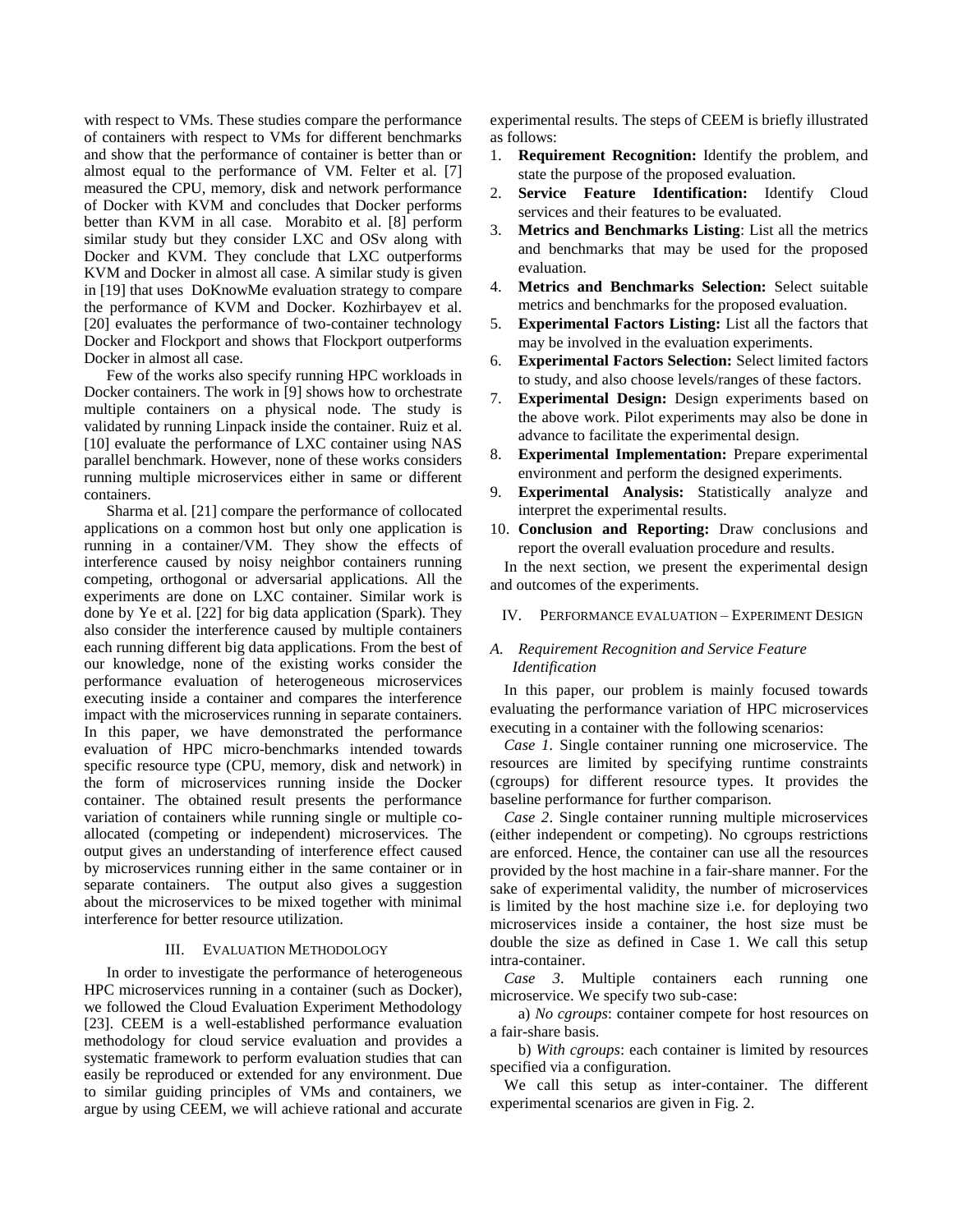

Figure 2. Schematic diagram showing different experimental scenarios

### *B. Metrics/Benchmarks Listing and Selection:*

To measure the performance of individual resources of the container (e.g. CPU, memory, I/O and network), specific micro-benchmarks are employed. Table I summarizes the resource type with relevant metrics and benchmarks used for our experimental evaluation.

- i. *CPU performance*: To evaluate the performance of CPU, we used Linpack [24]. Linpack measures the system's computing performance by solving a system of linear algebra equations of order *N* using lower upper factorization and partial pivoting. This benchmark is highly adaptive and provides the expected peak CPU performance. The performance is measured in terms of number of Giga Floating Point Operations performed Per Seconds (GFLOPS).
- *ii. Memory performance:* To test the memory performance, we used STREAM [25] that measures the system performance by using simple operation on vectors. This benchmark shows the best possible memory bandwidth achieved by the system. There are four operations in STREAM namely COPY, SCALE, ADD and TRIAD. A description of these operations and the number of FLOPS required per iteration is shown in Table II. The result of memory performance is measured in terms of GB/sec.
- *iii. Disk I/O performance:* For evaluating disk I/O performance, an open-source micro-benchmark Bonnie++ [26] is used. The size of data set must be double the size of available system memory. The output represents multiple performance parameters in terms of block output and block input for read and write respectively. The other parameters to be measured are rewrite and random seeks. The result for block input, block output and block rewrite is represented in Mb/sec while the output for random seeks is represented in /sec.

*iv. Network performance:* For measuring network performance, we used Netperf [27]. Netperf is a request-response benchmark that measures the round trip network performance between two hosts. Two identical machines are considered for the test, one running the netperf and other running the netserver. We analyze the bidirectional network traffic using TCP Stream test. No traffic is placed on the system's control connection while performing the test. The result is measured in Mbps.

For deployment, the micro-benchmarks are wrapped up as a microservices in the form of a container image. The whole process of constructing a containerized microservice image from Linpack micro-benchmarks and deployment on a host machine is shown in Fig. 3. A similar process is followed for other micro-benchmarks. The container image can be stored in a shared repository and can be easily downloaded and deployed whenever required.



Figure 3. Steps for Linpack HPC microservice construction

| TABLE L | METRICS AND BENCHMARKS FOR SELECTED SERVICE |
|---------|---------------------------------------------|
|         | <b>FEATURES</b>                             |

| <b>Resource</b> | <b>Selected Metrics</b> | <b>Selected</b>   | Version        |
|-----------------|-------------------------|-------------------|----------------|
| <b>Type</b>     |                         | <b>Benchmarks</b> |                |
| CPU             | <b>FLOPS</b> (Floating  | Linpack           | Mklb_p_2018.0. |
|                 | <b>Point Operations</b> |                   | 006            |
|                 | Per Sec)                |                   |                |
| Memory          | Data Throughput         | <b>STREAM</b>     | 5.10           |
| Disk I/O        | Disk Throughput,        | $Bonnie++$        | 1.03e          |
|                 | <b>Random Seeks</b>     |                   |                |
| <b>Network</b>  | <b>Network</b>          | Netperf           | 2.7.0          |
|                 | Throughput              |                   |                |

TABLE II. STREAM BENCHMARK OPERATIONS

| <b>Operation</b> | Kernel                                  | <b>FLOPS</b> per iteration |
|------------------|-----------------------------------------|----------------------------|
| <b>COPY</b>      | $=$ B[i]                                |                            |
| <b>SCALE</b>     | $\text{Ai} = \text{n} \times \text{Bi}$ |                            |
| ADD              | $A[i] = B[i] + C[i]$                    |                            |
| <b>TRIAD</b>     | $A[i] = B[i] + n \times C[i]$           |                            |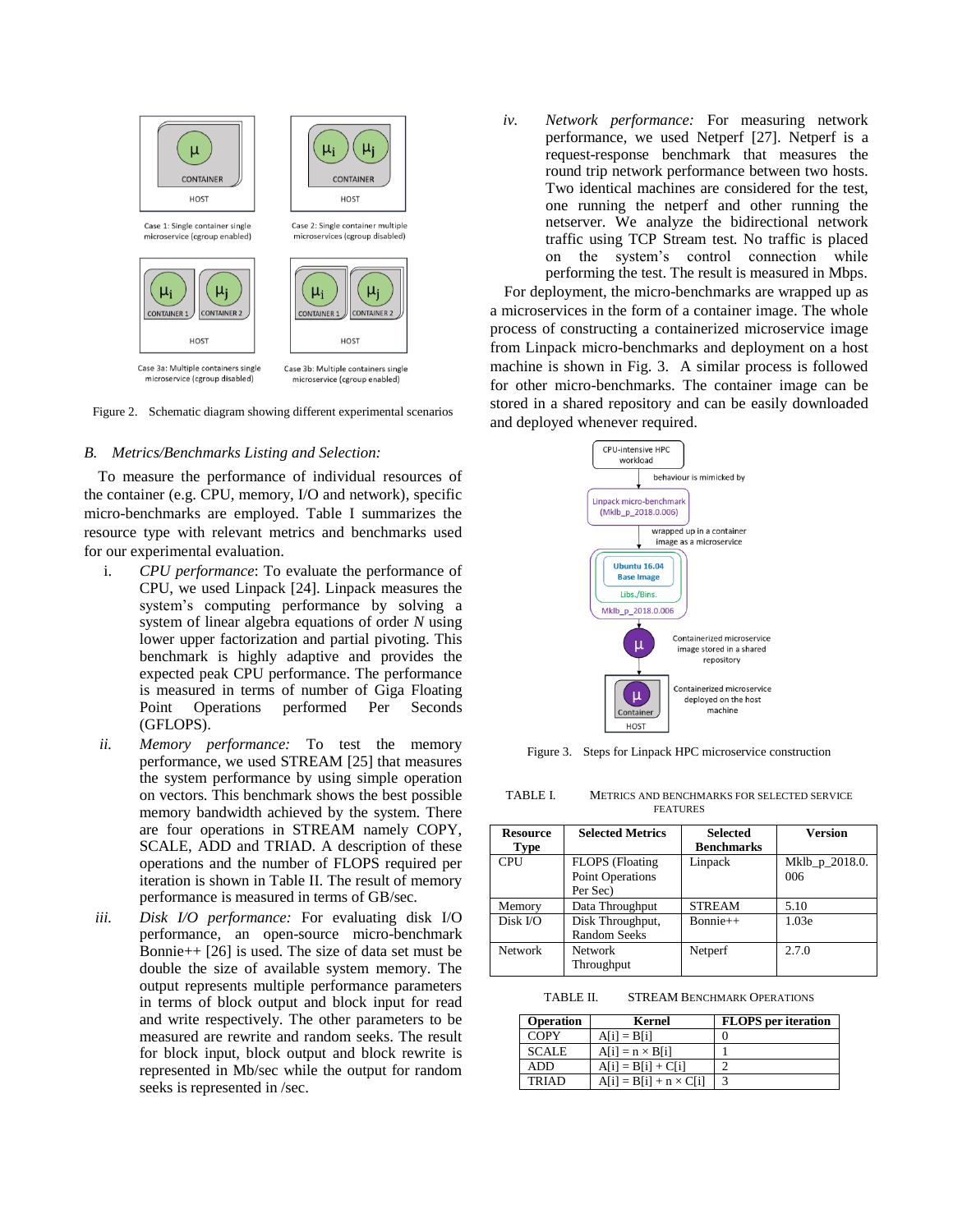### *C. Experimental Factors Listings and Selection*

The performance of designed experiment is completely influenced by the selection of experimental factors. In this paper, we followed the experimental factor framework for the evaluation of cloud services to identify the various factors as discussed in [28].

- *Deployment Environment:* For our evaluation, we considered Docker container. The selection of Docker container is due to its popularity and uniformity among the cloud environment. Docker wraps up the application with all its dependencies into a container so that it can easily be executed on any Linux server (on-premise, bare metal, public or private cloud) [29]. It uses layered file system images along with the other Linux kernel features (namespace and cgroups) for the management of containers. This feature allows Docker to create any number of containers from a base image, which are copies of the base image wrapped up with additional features. This also reduces the overall memory and storage requirements that eases fast startup. Another important feature of AUFS is that each update in the base image is saved as a new image that contains all the updated information that makes it easy to track any changes.
- *CPU Index:* The CPU configuration of the virtual machine running Docker is X64 bit CPU @ 2.30GHz processor with 2 cores. We have not specified any cgroups for Case 2 and Case 3a so the container can access both cores in a fair share manner. For Case 1 and Case 3b, we specified the cgroups so that one container can use only 1 core.
- *Memory and Storage Size:* The memory configuration is confined to 4 GB DDR3 RAM while the storage is limited to 50 GB. Here also, we specified the memory limit to use only 2 GB of RAM for Case 1 and Case 3b while Case 2 and Case 3a can access the whole memory in a fair share manner.
- *Operating system:* The operating system employed in all the experiments are Ubuntu 16.04. The Docker containers also use Ubuntu 16.04 as their base image.
- *Workload size and configuration:* For each microservice, we provide a specific configuration. For Linpack, we consider the matrix of size N as 15000. We also considered the problem size (number of equations to solve) as 15000. Finally, we considered the data alignment value as 4 Kbytes. We configure the STREAM by setting the DSTREAM\_ARRAY\_SIZE as 60M and DNTIMES as 200. The total memory requirement for this configuration is 1373.3 MiB. For Bonnie++, we considered the file size as 8192 MB and set the uid to use as root. The network protocol for Netperf is set to TCP along with the testlen (-l) as 120 seconds.

### *D. Experimental Design*

For evaluating the performance of a single microservice, we run our container with each microservice and collect the results. We repeat our experiments for 30 iterations to validate the results and factors for any variations introduced by the delay in accessing the resources.

For running multiple microservices together, we consider all the possible combinations as discussed in Section IV (A) with competing and independent case (e.g. CPU intensive with another CPU intensive microservice or with a Memory intensive microservice and so on). Since the isolated running time of different microservices are not identical (Linpack: 121 sec, STREAM: 122 sec, Bonnie++: 108 sec and Netperf: 120 sec), running the experiments for Case 2, 3a and 3b for some fixed number of iterations is not suitable. Hence, for these case, we repeat the benchmarking experiments for an interval of 90 minutes and compute the average performance. For Case 3a and 3b, both the containers are running concurrently while for Case 2, different microservices are running parallely in an infinite loop.

### V. PERFORMANCE EVALUATION - OUTCOMES AND **ANALYSIS**

In this section, we present the outcomes of experimental evaluations conducted to benchmark the performance of microservices running in a Docker container for the various case described in Section IV (A). For the ease of presentation of the results, we used the following abbreviations for the microservices namely Linpack (L), STREAM  $(S)$ , Bonnie++  $(B)$  and Netperf  $(N)$ .

For each experimental outcome, we compute the mean and standard deviation (SD). The mean indicates the overall outcome of the experiments in terms of resource performance. To visualize the effect of interference, we also calculate interference ratio (IR). IR is calculated using particular mean value  $(\mu_i)$  and the baseline mean value  $(\mu)$  as shown in equation 1. Negative IR value shows the performance degradation while positive IR value shows the performance increment.

$$
IR = (\mu_i - \mu)/\mu \tag{1}
$$

### *A. CPU Performance (CPU) Evaluation and Analysis*

For evaluating the computation performance, we implemented Linpack microservice in Docker. We ran experiments to evaluate the performance of Linpack microservice as per the various case described in Section IV(A). Fig. 3 shows the CPU performance variation of Linpack in terms of GFLOPS.

From Fig. 3, we can see that except for Case 2 with heterogeneous microservices, remaining combinations have a significant impact on the performance. The worst performance is shown by Case 2(L+L) with 21% performance degradation. The reason behind this is the lack of resource pinning that causes both microservices to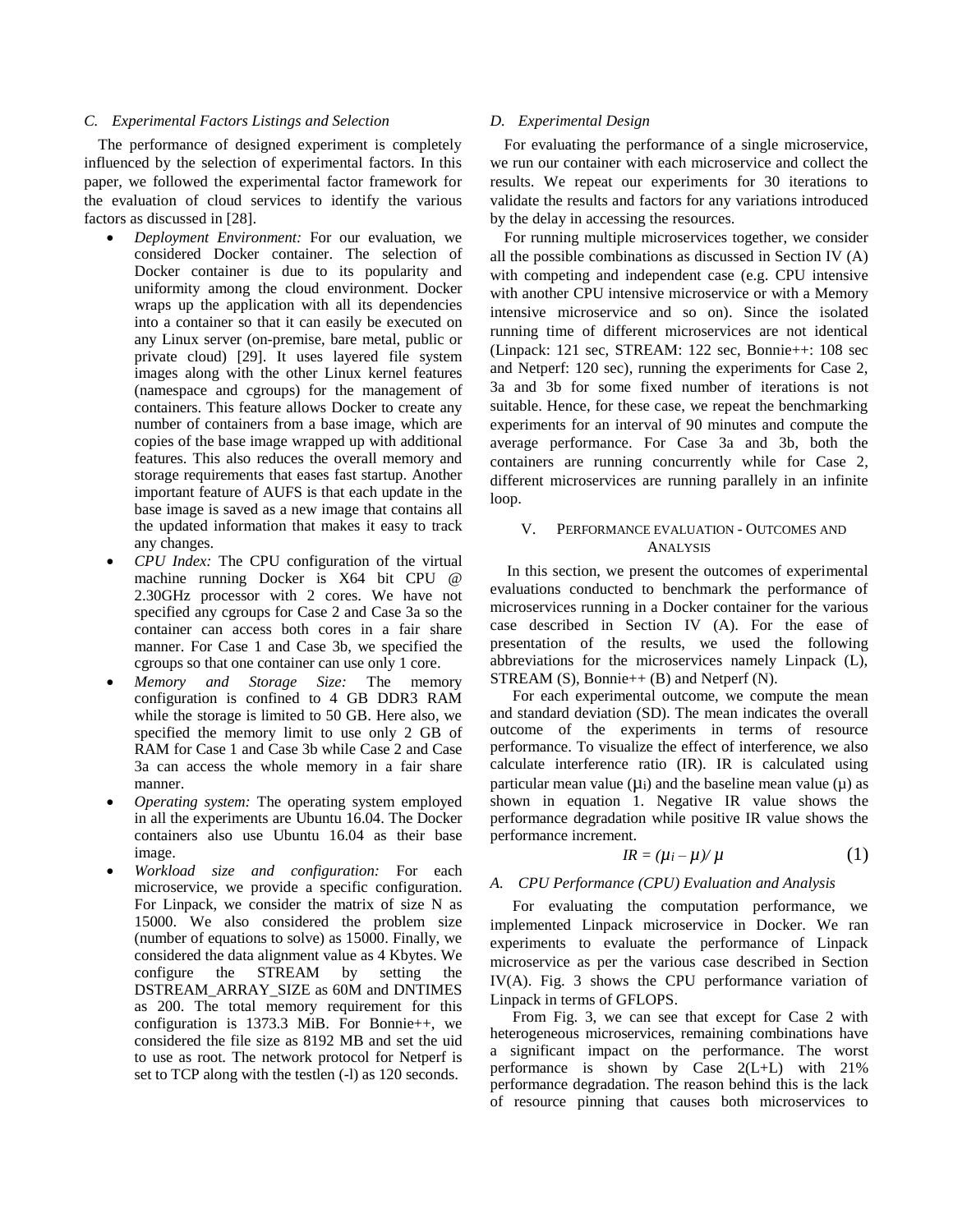contend for the same core even though more cores are available. The effect of interference is clearly visible from Table III that shows the combination  $(L+S)$  have minimum interference for all the case. The performance of two Linpack instance is best when they are running in separate containers with cgroups constraints enabled with only 14% performance degradation. The remaining performances are comparable with the baseline performance.

One more point to notice from the result of Fig. 4 and Table III is that there is not much variation in the performance of containers caused due to constraining the resources as seen from Case 3a and 3b, but the performance is always better for Case 3a where one container can use extra resources not used by the other containers. The result also infers the interference effect between two containers running Linpack instance is much lesser than the interference caused by two Linpack instance running inside a single container. This shows that inter-container interference is lesser than intra-container interference while considering similar type of microservices.



Figure 4. Average CPU Performance of Linpack. Black bars on top show the SD.

TABLE III. IR VALUE FOR LINPACK

|         | L+L       | $L + S$   | L+B       | $L+N$     |
|---------|-----------|-----------|-----------|-----------|
| Case 2  | $-0.2102$ | 0.2421    | 0.0267    | 0.0856    |
| Case 3a | $-0.1613$ | $-0.1085$ | $-0.1310$ | $-0.0125$ |
| Case 3b | $-0.1487$ | $-0.1642$ | $-0.1752$ | $-0.0805$ |

### *B. Memory Evaluation and Analysis*

For memory performance evaluation, we implemented STREAM microservice deployed inside a Docker container. The simplicity of STREAM makes it suitable for sustainable memory evaluation. The average result of all the four vector operations (COPY, SCALE, ADD and TRIAD) for different case of STREAM expressed in GB/sec are shown in Table IV. The result shows that a performance gain is achieved when STREAM is deployed with different microservices collocated inside a container (Case2) with an average of 2% performance gain. Also, the performance of two instances of STREAM is better for Case 2. For Case 3a and 3b, the best

performance is achieved when STREAM is deployed with Bonnie++ followed by Netperf and Linpack. The performance is worst with high standard deviation when two similar instances are deployed in separate containers as shown in Case 3a and 3b.

Fig. 5 shows the IR values for all the case. A performance gain for Case 2 (S+L), (S+B), (S+N) for all operations can be easily visualized from the positive IR values. The result also shows that the effect of interference is very less for memory intensive microservices as the performance is nearly same as the baseline performance for all the case except multiple instances of STREAM.

### *C. Disk I/O Evaluation and Analysis*

To evaluate the I/O capacity of the storage disk, we used Bonnie++ microservice that creates a large dataset atleast twice the size of inbuilt memory. It evaluates multiple performance parameters but we are concerned only with sequential block output and input, sequential block rewrite and random seeks. The average performance result is shown in Table V while the IR variation is shown in Fig. 6.

The result shows the similar interference pattern indicating, running multiple instances of Bonnie++ creates higher contention while executing either in a single container or separate containers. The performance is worst for random seek with a maximum degradation of 66 % for Case 2 (B+B). The best performance is achieved by the combination of Bonnie++ with Netperf followed by Linpack and STREAM for all the case. One more point to notice from Table V is that the performance of collocated microservices inside a single container is comparable to the performance of microservices running in multiple containers.

TABLE IV. AVERAGE MEMORY PERFORMANCE OF STREAM. THE STANDARD DEVIATION IS SHOWN WITH SQUARE BRACKETS "[]".

|                |         | COPY                 | <b>SCALE</b>          | <b>ADD</b>             | <b>TRIAD</b>        |
|----------------|---------|----------------------|-----------------------|------------------------|---------------------|
| 1              |         | 13.36 [ $\pm 0.07$ ] | $8.10$ [ $\pm$ 0.03]  | 11.85 [ $\pm 0.08$ ]   | 6.79 [ $\pm 0.03$ ] |
|                | $S + S$ | 11.42 [ $\pm$ 0.78]  | 7.80 [ $\pm$ 0.12]    | 11.00 [ $\pm$ 0.47]    | 6.63 [ $\pm 0.04$ ] |
| $\mathbf{2}$   | S+L     | 14.01 [ $\pm$ 0.20]  | 8.11 [ $\pm$ 0.02]    | 11.97 [ $\pm 0.04$ ]   | 6.80 [ $\pm$ 0.02]  |
|                | $S+B$   | 13.45 [±0.40]        | $8.13$ [ $\pm$ 0.16]  | 11.95 [ $\pm$ 0.24]    | 6.85 [ $\pm$ 0.10]  |
|                | $S+N$   | 13.89 [ $\pm 0.04$ ] | $8.17$ [ $\pm 0.04$ ] | 11.99 [ $\pm 0.04$ ]   | 6.83 [ $\pm$ 0.03]  |
|                | $S + S$ | 11.29 [ $\pm$ 1.51]  | 7.48 [ $\pm$ 0.39]    | $10.25$ [ $\pm 1.00$ ] | 6.44 [ $\pm$ 0.17]  |
| 3a             | S+L     | 12.98 [ $\pm$ 0.74]  | 7.90 [ $\pm$ 0.25]    | 11.57 [ $\pm$ 0.42]    | 6.66 [ $\pm$ 0.17]  |
|                | $S+B$   | 13.42 [ $\pm$ 0.20]  | 7.97 [ $\pm 0.09$ ]   | 11.73 [ $\pm$ 0.11]    | 6.69 [ $\pm$ 0.11]  |
|                | $S+N$   | 13.16 [ $\pm$ 0.20]  | 7.91 [ $\pm 0.07$ ]   | 11.52 [ $\pm$ 0.11]    | 6.65 [ $\pm$ 0.05]  |
| 3 <sub>b</sub> | $S + S$ | 11.18 [ $\pm$ 1.33]  | 7.53 [ $\pm$ 0.28]    | 10.40 [ $\pm$ 0.78]    | 6.53 [ $\pm$ 0.17]  |
|                | S+L     | 12.81 [ $\pm 0.50$ ] | 7.79 [ $\pm 0.27$ ]   | 11.33 [ $\pm$ 0.44]    | 6.61 [ $\pm$ 0.16]  |
|                | $S+B$   | 13.13 [ $\pm 0.50$ ] | 7.97 [ $\pm$ 0.14]    | 11.64 [ $\pm$ 0.32]    | 6.68 [ $\pm$ 0.13]  |
|                | $S+N$   | 13.22 [ $\pm 0.09$ ] | 7.94 [ $\pm$ 0.05]    | 11.58 [ $\pm$ 0.02]    | 6.68 [ $\pm 0.02$ ] |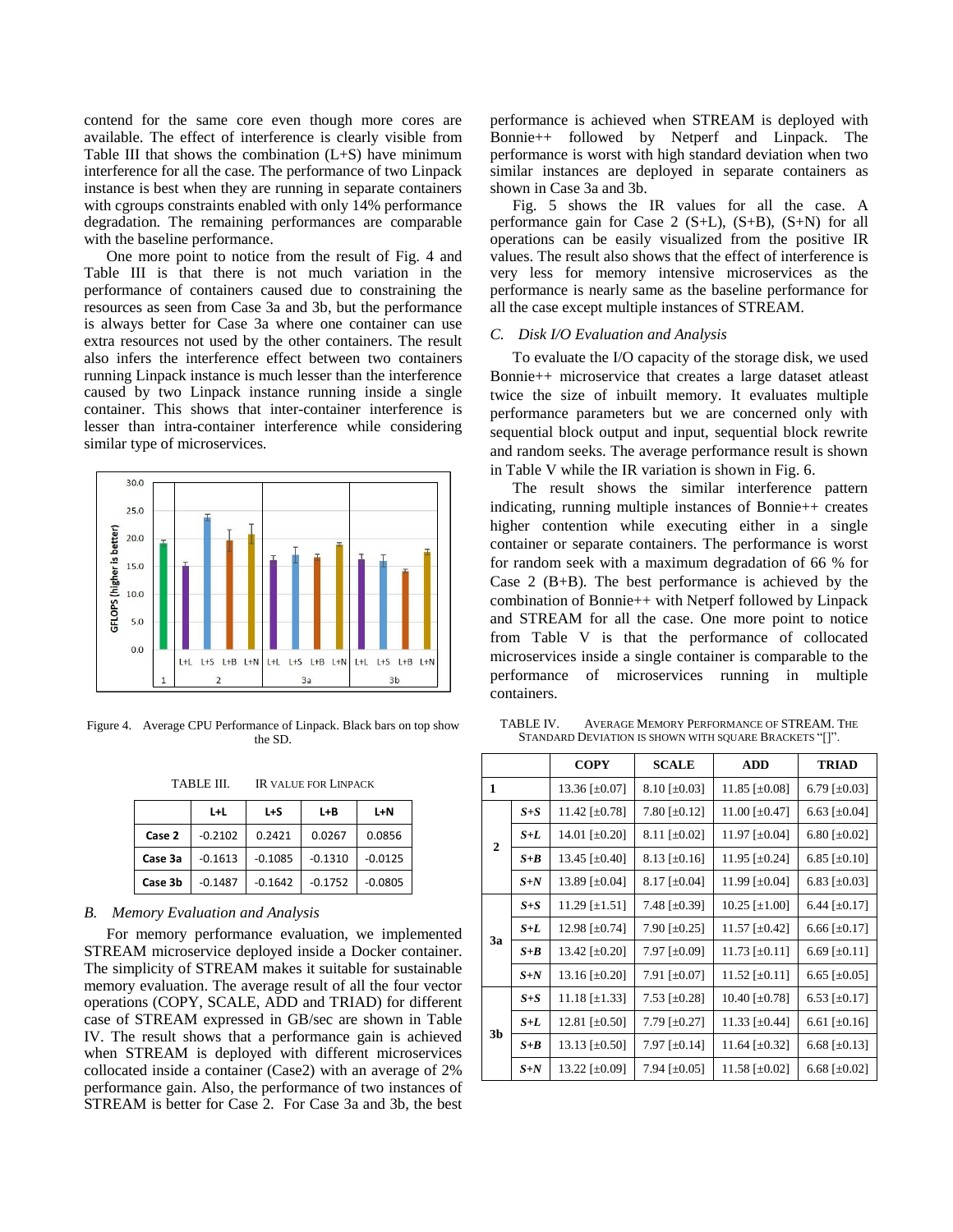

Figure 5. IR value for STREAM. Horizontal axis labels represent various case. 1-4 represents (S+S), (S+L), (S+B) and (S+N) for Case 2. Similarly, 4-8 and 8-12 represent different scenarios for Case 3a and 3b respectively.



Figure 6. IR value for Bonnie++. Horizontal axis labels represent various case. 1-4 represents (B+B), (B+L), (B+S) and (B+N) for Case 2. Similarly, 5-8 and 9-12 represent different scenarios of Case 3a and 3b respectively.

The result also shows that, except for the case of multiple instances of Bonnie+ $+$  (B+B), the performance is nearly equal to the baseline performance. Very small deviation from the baseline performance for all the case except for  $(B+B)$  as shown in Fig. 6 exhibits that the performance of Bonnie++ is less affected by other microservice execution.

### *D. Network Performance Analysis:*

To analyze the network performance, we used Netperf microservice operating one container as a server and another container as a client. The server is running the "netserver" application while the client is running "netperf" application. A stream of data is sent from client to server for an interval of 120 seconds following TCP protocol and the network throughput is calculated. The experimental outcomes for the various case are shown in Fig. 7. Table VI shows the variation of IR values.

The result shows that the performance of network intensive microservices (Netperf) is not much affected by any other microservices when deployed in separate containers. The best performance is achieved for Netperf instance deployed with other Netperf instance followed by Linpack deployed in separate containers. A large

performance degradation is noticed (up to 23% for Case 3a and 3b and 31% for Case 2) for the execution of Netperf with Bonnie++. In Case 2, for both competing and independent microservices, a large performance degradation is observed (up to  $45\%$  for Case 2 (N+L)). One more observation is that the performance of Case 3a and 3b are similar showing that the cgroups resource constraint does not have a significant impact on network intensive microservices.

TABLE V. AVERAGE I/O PERFORMANCE OF BONNIE++. THE STANDARD DEVIATION IS SHOWN WITH SQUARE BRACKETS "[]".

|                |         | <b>B</b> Output        | <b>B</b> Input       | <b>B</b> Rewrite     | <b>R</b> Seek      |
|----------------|---------|------------------------|----------------------|----------------------|--------------------|
| 1              |         | 296.3 [ $\pm$ 8.23]    | 340.8 [ $\pm$ 8.61]  | 145.7 [ $\pm 2.78$ ] | 10.5 [ $\pm$ 0.61] |
|                | $B + B$ | 156.1 [ $\pm$ 31.88]   | 146.8 [ $\pm 2.71$ ] | 64.5 [ $\pm 2.54$ ]  | 3.5 [ $\pm$ 0.15]  |
| $\overline{2}$ | $B+L$   | $277.0$ [ $\pm$ 12.23] | 274.0 [±9.10]        | 126.9 [ $\pm$ 3.09]  | 9.7 [ $\pm$ 0.82]  |
|                | $B + S$ | 283.0 [±7.98]          | 286.6 [ $\pm$ 7.75]  | 128.8 [ $\pm$ 4.12]  | 10.0 [ $\pm$ 0.77] |
|                | $B+N$   | 303.4 [ $\pm$ 14.81]   | 314.2 [ $\pm$ 8.13]  | 128.0 [ $\pm$ 3.13]  | 10.6 [ $\pm$ 1.22] |
|                | $B + B$ | 145.5 [ $\pm$ 4.71]    | 149.3 [ $\pm 1.51$ ] | 65.1 [ $\pm$ 1.20]   | 3.8 [ $\pm$ 0.13]  |
|                | $B+L$   | 277.6 [ $\pm$ 11.63]   | 262.1 [ $\pm$ 15.63] | 129.0 [ $\pm$ 4.45]  | 9.1 [ $\pm$ 1.74]  |
| 3a             | $B + S$ | 283.4 [ $\pm$ 8.04]    | 285.0 [±7.94]        | 129.3 [ $\pm$ 3.36]  | 10.2 [ $\pm$ 0.75] |
|                | $B+N$   | 295.7 [±11.90]         | 322.7 [±13.89]       | 131.2 [ $\pm$ 4.45]  | 11.4 [ $\pm$ 0.77] |
| 3 <sub>b</sub> | $B + B$ | 150.7 [ $\pm$ 5.90]    | 146.7 [ $\pm$ 5.22]  | 65.8 [ $\pm$ 1.59]   | 4.8 [ $\pm 0.90$ ] |
|                | $B+L$   | 292.2 [ $\pm$ 13.05]   | 285.6 [ $\pm$ 6.08]  | 134.4 [ $\pm$ 3.11]  | 9.6 [ $\pm 0.60$ ] |
|                | $B + S$ | 273.6 [ $\pm$ 9.14]    | 287.4 [±7.80]        | 133.5 [ $\pm$ 3.49]  | 9.6 [ $\pm$ 1.36]  |
|                | $B+N$   | 293.3 [±9.37]          | 286.9 [ $\pm$ 16.96] | 133.2 [ $\pm$ 6.25]  | 10.0 [ $\pm$ 1.26] |



Figure 7. Average Network Performance of Netperf TCP Stream. Black bars on top show the SD.

TABLE VI. IR VALUE FOR NETPERF TCP STREAM

|         | $N+N$     | N+L       | $N+S$     | $N+B$     |
|---------|-----------|-----------|-----------|-----------|
| Case 2  | $-0.3652$ | $-0.4560$ | $-0.4215$ | $-0.3127$ |
| Case 3a | $-0.0269$ | $-0.0747$ | $-0.1464$ | $-0.2381$ |
| Case 3b | $-0.0251$ | $-0.0581$ | $-0.1150$ | $-0.2382$ |